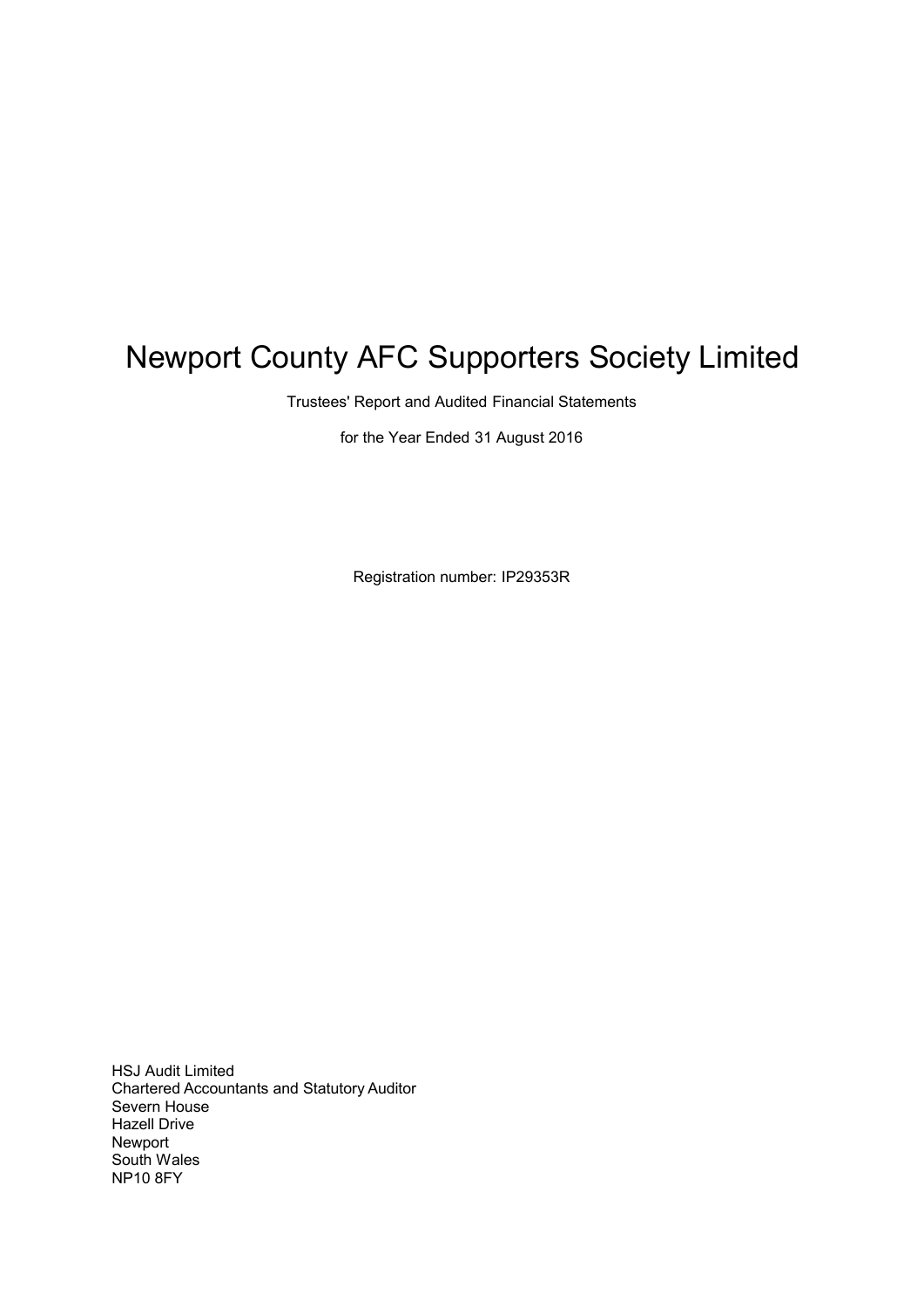## **Newport County AFC Supporters Society Limited Contents**

| The following pages do not form part of the statutory financial statements: |  |
|-----------------------------------------------------------------------------|--|
|                                                                             |  |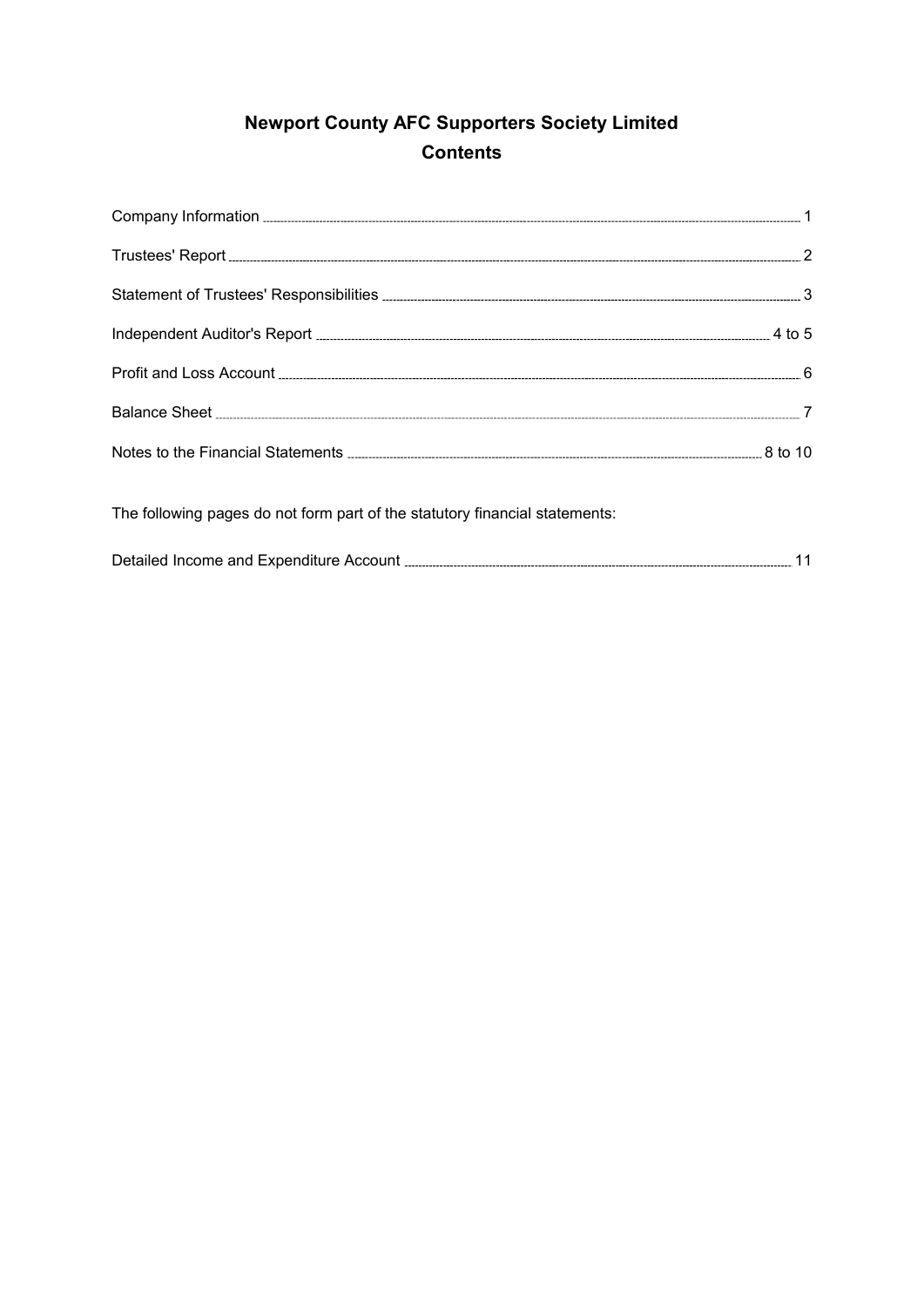### **Newport County AFC Supporters Society Limited Company Information**

**Trustees** S Sadler G Foxall S Johnson C Hopkins N Collier M Everett M Temple **Registered office** 26 Malpas Road Newport South Wales NP20 5PA **Auditors** HSJ Audit Limited Chartered Accountants and Statutory Auditor Severn House Hazell Drive Newport South Wales NP10 8FY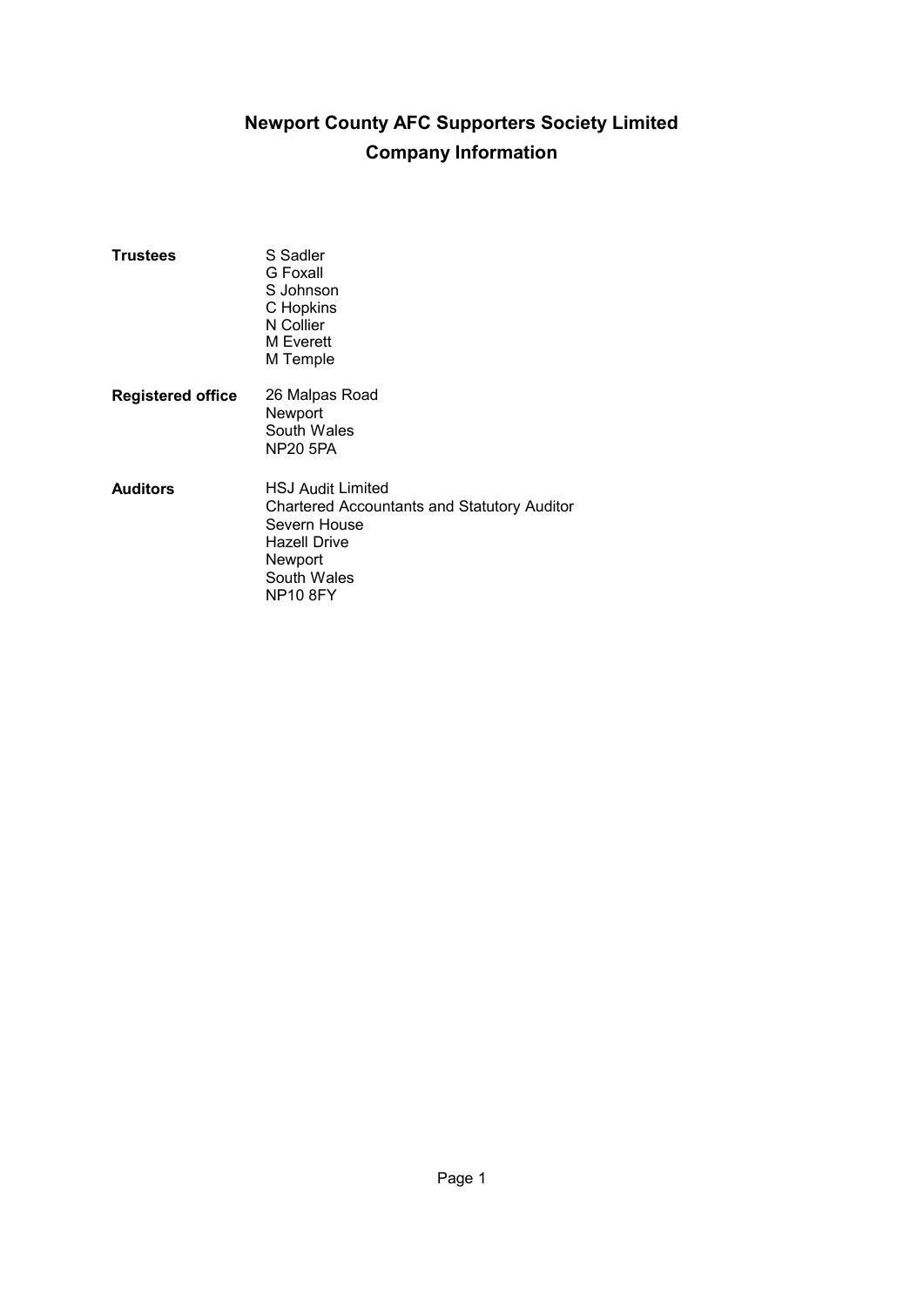### **Newport County AFC Supporters Society Limited Trustees' Report for the Year Ended 31 August 2016**

The trustees present their report and the financial statements for the year ended 31 August 2016.

#### **Trustees of the company**

The trustees who held office during the year were as follows:

- A Pring (Resigned 19 August 2016)
- J Bowkett (Resigned 27 July 2016)
- S Sadler
- C Jeffreys (Resigned 27 February 2016)
- P Sergeant (Resigned 27 February 2016)
- G Marshman (Resigned 27 February 2016)
- G Foxall
- S Johnson
- L Savage (Resigned 27 February 2016)
- C Hopkins (Appointed 27 February 2016)
- N Collier (Appointed 16 July 2016)
- M Everett (Appointed 16 July 2016)
- M Temple (Appointed 16 July 2016)

#### **Principal activity**

The principal activity of the society is to represent the interests of the members, supporters and community of Newport in the running of Newport County AFC (Newport Association Football Club Limited).

#### **Disclosure of information to the auditor**

Each trustee has taken steps that they ought to have taken as a trustee in order to make themselves aware of any relevant audit information and to establish that the society's auditor is aware of that information. The trustees confirm that there is no relevant information that they know of and which they know the auditor is unaware of.

Approved by the Board on .................... and signed on its behalf by:

......................................... S Sadler **Trustee** 

........................................

M Temple Chairman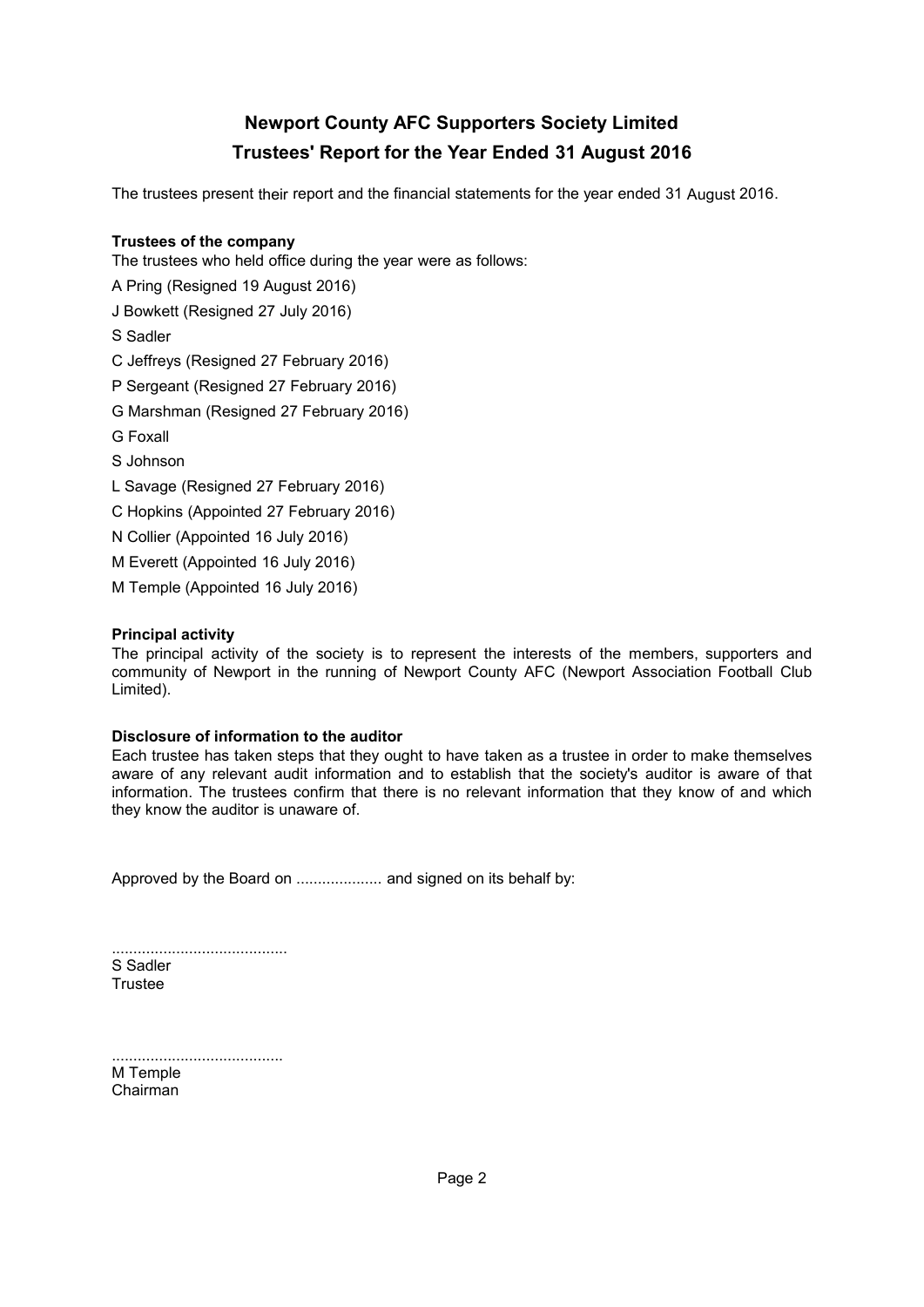### **Newport County AFC Supporters Society Limited**

#### **Statement of Trustees' Responsibilities**

The Co-operative and Community Benefit Societies Act 2014 law requires the Trustees to prepare financial statements for each financial year which give a true and fair view of the state of affairs of the Society and or the surplus or deficit of the Society for that period. In preparing those financial statements, the Trustees are required to:

- select suitable accounting policies and apply them consistently;
- make judgements and accounting estimates that are reasonable and prudent; and
- prepare the financial statements on the going concern basis unless it is inappropriate to presume that the society will continue in operation.

The Trustees are responsible for keeping adequate accounting records which disclose with reasonable accuracy at the time the financial position of the Society and to enable them to ensure that the financial statements comply with the Co-operative and Community Benefit Societies Act 2014. They are also responsible for safeguarding the assets of the Society and hence for taking reasonable steps for the prevention and detection of fraud and other irregularities.

So far as the Trustees are aware, there is no relevant information of which the Society's auditors are unaware, and each Trustee has taken all the steps that they ought to have taken as a Trustee in order to make themself aware of any relevant audit information and to estabish that the Society's auditors are aware of that information.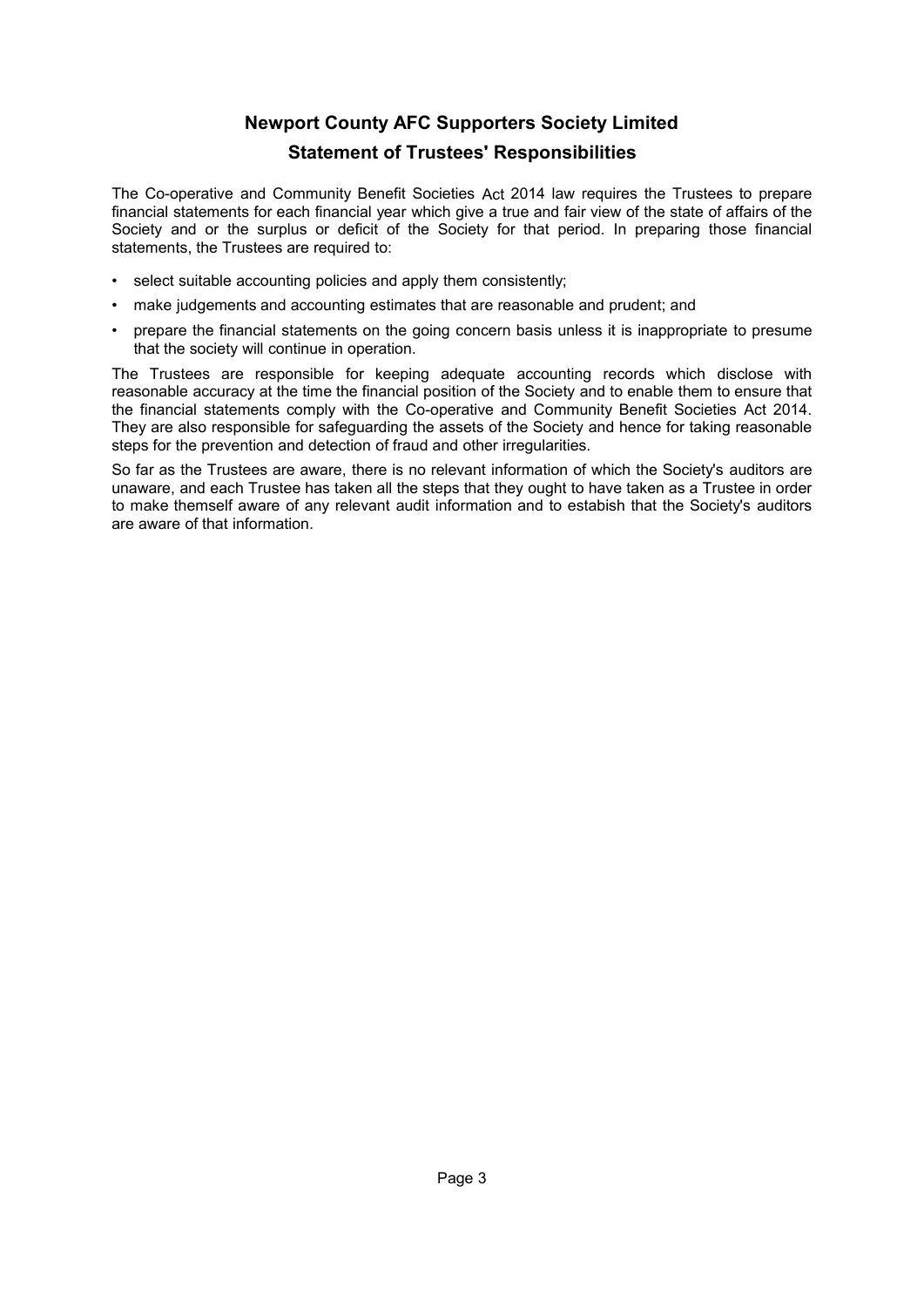#### **Independent Auditor's Report to the Members of**

#### **Newport County AFC Supporters Society Limited**

We have audited the financial statements of Newport County AFC Supporters Society Limited for the year ended 31 August 2016, set out on pages 6 to 10. The financial reporting framework that has been applied in their preparation is applicable law and the Financial Reporting Standard for Smaller Entities (Effective January 2015) (United Kingdom Generally Accepted Accounting Practice applicable to Smaller Entities).

This report is made solely to the society's members, as a body, in accordance with section 87 of the Co-operative and Community Benefit Societies Act 2014. Our audit work has been undertaken so that we might state to the society's members those matters we are required to state to them in an auditor's report and for no other purpose. To the fullest extent permitted by law, we do not accept or assume responsibility to anyone other than the society and the society's members as a body, for our audit work, for this report, or for the opinions we have formed.

#### **Respective responsibilities of trustees and auditor**

As explained more fully in the Statement of Trustees' Responsibilities (set out on page 3), the trustees are responsible for the preparation of the financial statements and for being satisfied that they give a true and fair view. Our responsibility is to audit and express an opinion on the financial statements in accordance with applicable law and International Standards on Auditing (UK and Ireland). Those standards require us to comply with the Auditing Practices Board's (APB's) Ethical Standards for Auditors.

#### **Scope of the audit of the financial statements**

An audit involves obtaining evidence about the amounts and disclosures in the financial statements sufficient to give reasonable assurance that the financial statements are free from material misstatement, whether caused by fraud or error. This includes an assessment of: whether the accounting policies are appropriate to the society's circumstances and have been consistently applied and adequately disclosed; the reasonableness of significant accounting estimates made by the trustees; and the overall presentation of the financial statements. In addition, we read all the financial and non-financial information in the Annual Report and Financial Statements to identify material inconsistencies with the audited financial statements and to identify any information that is apparently materially incorrect based on, or materially inconsistent with, the knowledge acquired by us in the course of performing the audit. If we become aware of any apparent material misstatements or inconsistencies we consider the implications for our report.

#### **Opinion on the financial statements**

In our opinion the financial statements:

- give a true and fair view of the state of the society's affairs as at 31 August 2016 and of its income and expenditure for the year then ended;
- have been properly prepared in accordance with United Kingdom Generally Accepted Accounting Practice applicable to smaller entities; and
- have been prepared in accordance with the requirements of the Co-operative and Community Benefit Societies Act 2014.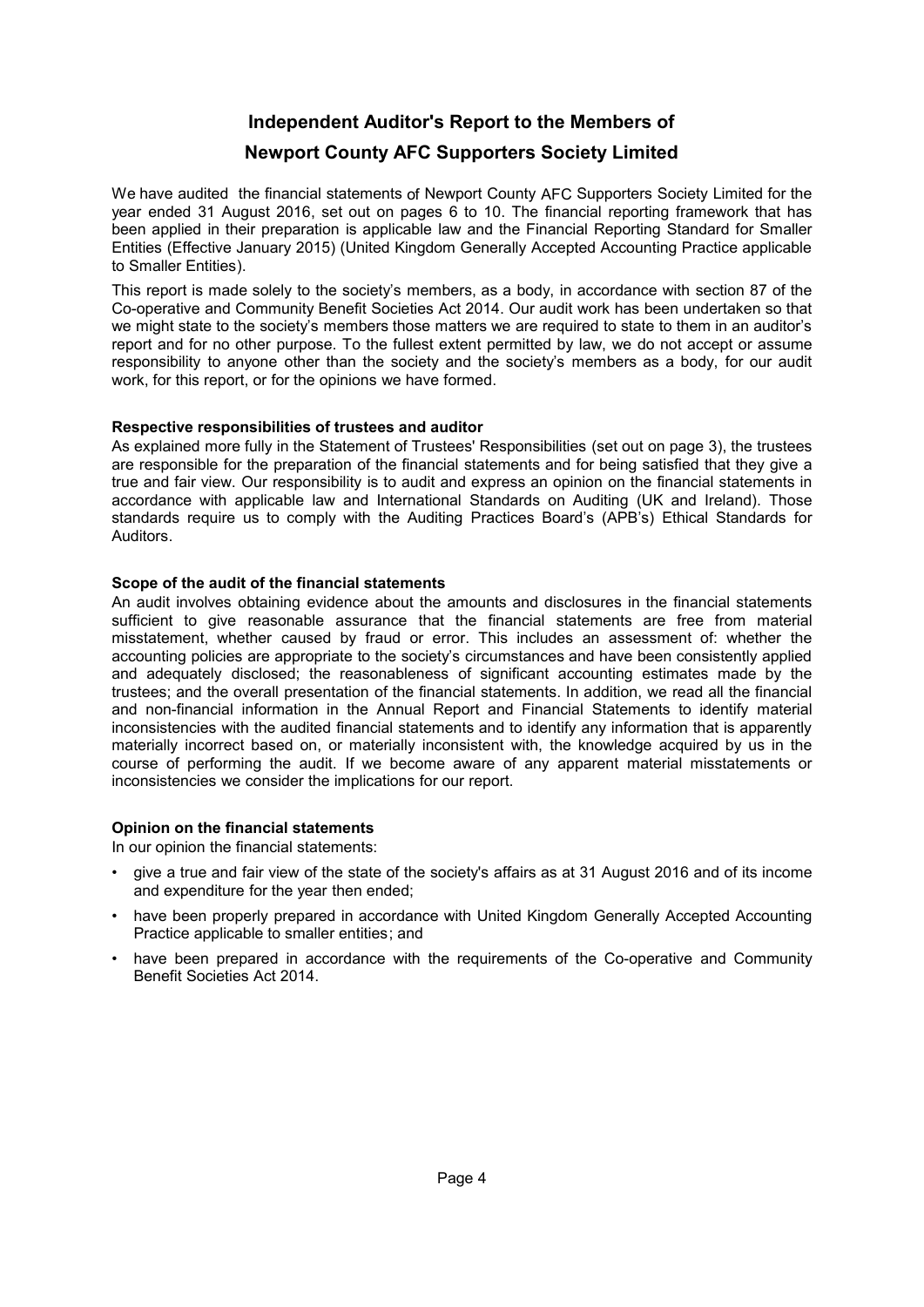## **Independent Auditor's Report to the Members of Newport County AFC Supporters Society Limited**

#### *......... continued*

#### **Matters on which we are required to report by exception**

We have nothing to report in respect of the following matters where the Co-operative and Community Benefit Societies Act 2014 requires us to report to you if, in our opinion:

- proper books of account have not been kept by the society in accordance with the requirements of the legislation,

- a satisfactory system of control over transactions has not been maintained by the society in accordance with the requirements of the legislation,

- the income or expenditure account to which our report relates, and the balance sheet are not in agreement with the books of account of the society, or

- we have not obtained all the information and explanations necessary for the purposes of our audit.

......................................

Mr Robyn Hughes (Senior Statutory Auditor) For and on behalf of HSJ Audit Limited, Statutory Auditor

Severn House Hazell Drive Newport South Wales NP10 8FY

Date:..............................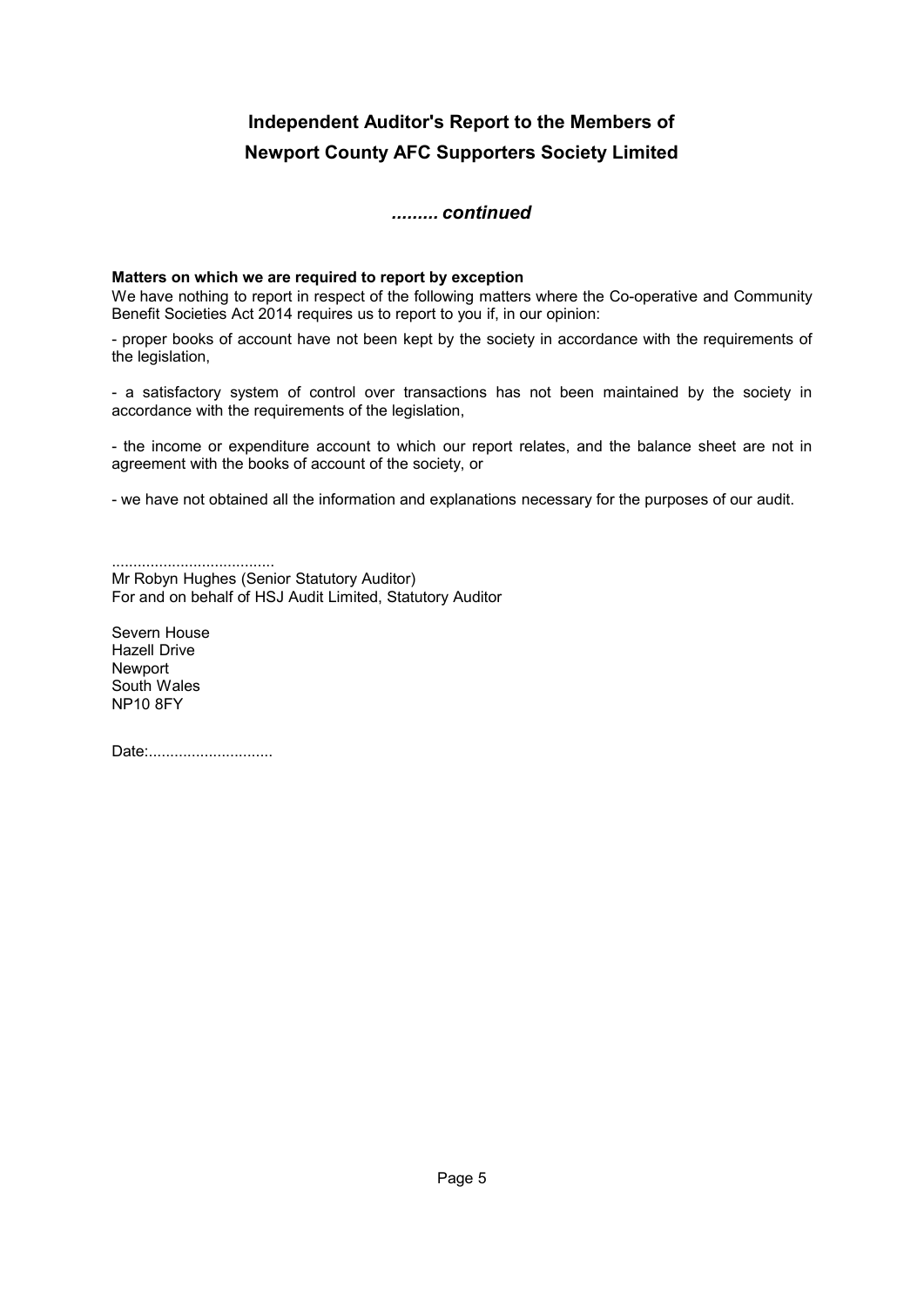### **Newport County AFC Supporters Society Limited Profit and Loss Account for the Year Ended 31 August 2016**

|                                                      | <b>Note</b> | 2016<br>£ | 2015<br>£ |
|------------------------------------------------------|-------------|-----------|-----------|
| Turnover                                             |             | 254,929   | 28,555    |
| Administrative expenses                              |             | (263,747) | (17, 722) |
| Operating (loss)/profit                              |             | (8, 818)  | 10,833    |
| Other interest receivable and similar income         |             | 6         |           |
| (Loss)/profit on ordinary activities before taxation |             | (8, 812)  | 10,840    |
| (Loss)/profit for the financial year                 | 6           | (8, 812)  | 10,840    |

The notes on pages 8 to 10 form an integral part of these financial statements.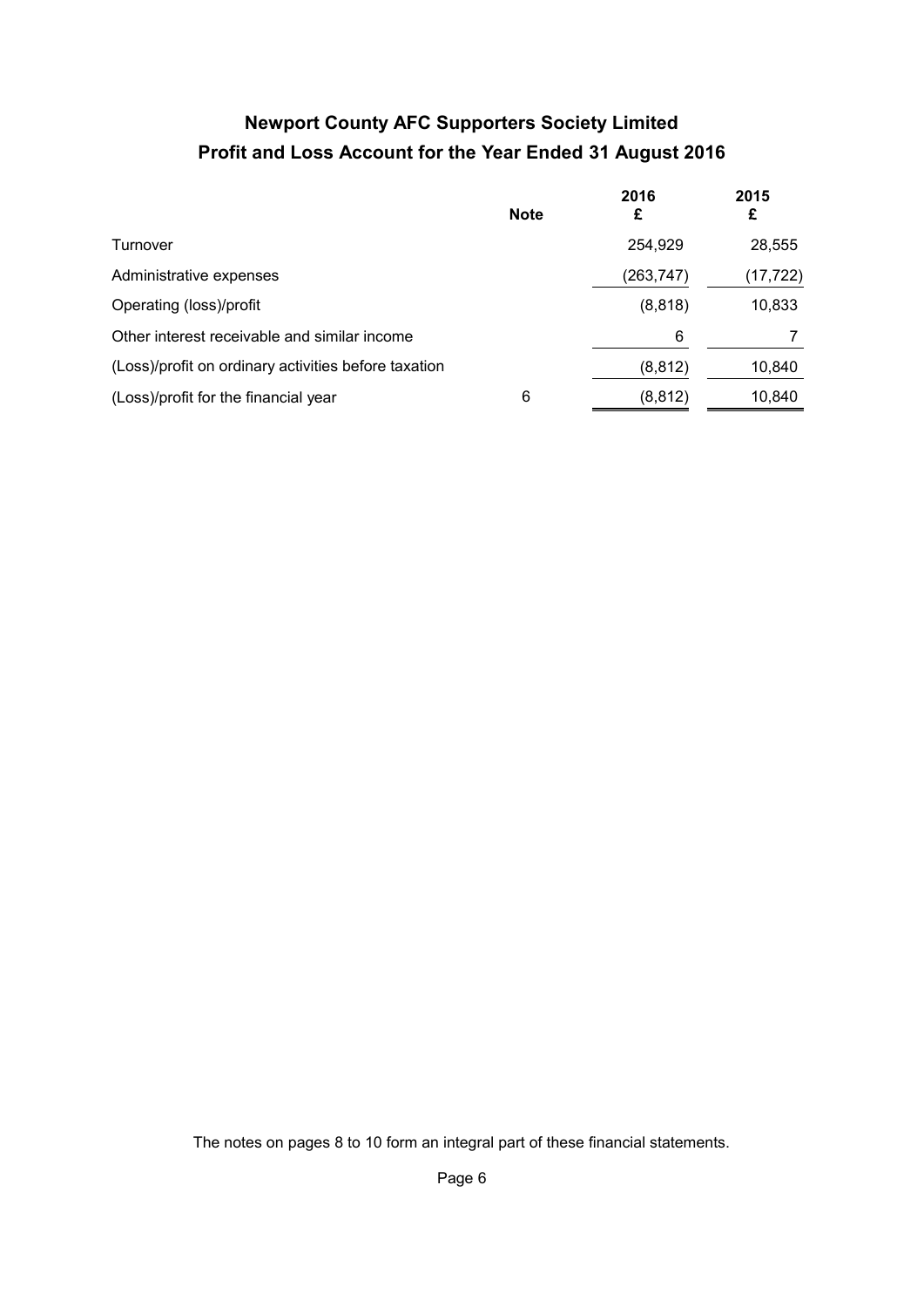### **Newport County AFC Supporters Society Limited (Registration number: IP29353R) Balance Sheet at 31 August 2016**

|                                                | <b>Note</b> | 2016<br>£ | 2015<br>£ |
|------------------------------------------------|-------------|-----------|-----------|
| <b>Fixed assets</b>                            |             |           |           |
| Investments                                    | 3           | 1         |           |
| <b>Current assets</b>                          |             |           |           |
| Cash at bank and in hand                       |             | 26,942    | 35,660    |
| Creditors: Amounts falling due within one year | 4           | (599)     | (600)     |
| Net current assets                             |             | 26,343    | 35,060    |
| Net assets                                     |             | 26,344    | 35,061    |
| <b>Capital and reserves</b>                    |             |           |           |
| Called up share capital                        | 5           | 1,203     | 1,108     |
| Profit and loss account                        | 6           | 25,141    | 33,953    |
| Shareholders' funds                            |             | 26,344    | 35,061    |

These accounts have been prepared in accordance with the provisions applicable to companies subject to the small companies regime and in accordance with the Financial Reporting Standard for Smaller Entities (effective 2015).

Approved and authorised for issue by the Board on ...................... and signed on its behalf by:

......................................... S Sadler Trustee

........................................ M Temple Chairman

The notes on pages 8 to 10 form an integral part of these financial statements.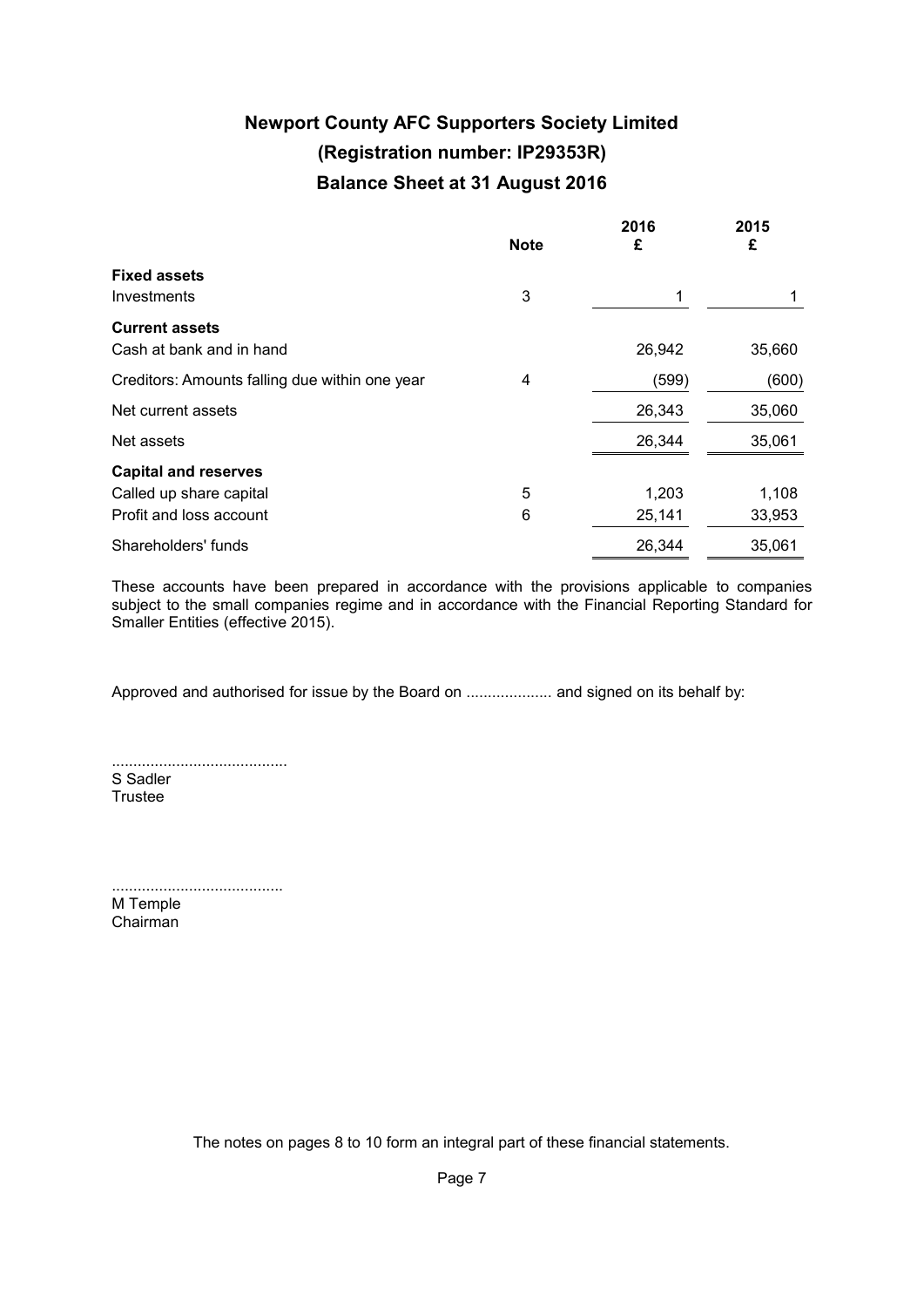### **Newport County AFC Supporters Society Limited Notes to the Financial Statements for the Year Ended 31 August 2016**

#### **1 Accounting policies**

#### **Basis of preparation**

The financial statements have been prepared under the historical cost convention and in accordance with the Financial Reporting Standard for Smaller Entities (effective January 2015).

#### **Turnover**

Turnover represents amounts derived from ordinary activities, and comprises amounts received from donations, subscriptions and fundraising events.

Income is recognised when it is received.

#### **Fixed asset investments**

Fixed asset investments are stated at historical cost less provision for any diminution in value.

#### **2 Taxation**

In the opinion of the Trustees, the society's income is entirely mutual and therefore not subject to Corporation Tax.

#### **3 Investments held as fixed assets**

At the year end, the Society holds 176,400 (2015 - 19,115) Ordinary Shares of £10 each in Newport County AFC (Newport Association Football Club Limited), of which 132,685 of these shares have been donated to the Society. The total cost of purchased shares at the year end was £437,150, (2015 - £191,150).

In the opinion of the Trustees, these shares have no market value, and therefore have been written down to £1 in the Balance Sheet.

|                     | <b>Unlisted</b><br>investments<br>£ | <b>Total</b><br>£ |
|---------------------|-------------------------------------|-------------------|
| Cost                |                                     |                   |
| At 1 September 2015 |                                     |                   |
| Revaluation         | (236,000)                           | (236,000)         |
| Additions           | 236,000                             | 236,000           |
| At 31 August 2016   |                                     |                   |
| Net book value      |                                     |                   |
| At 31 August 2016   | 1                                   |                   |
| At 31 August 2015   |                                     |                   |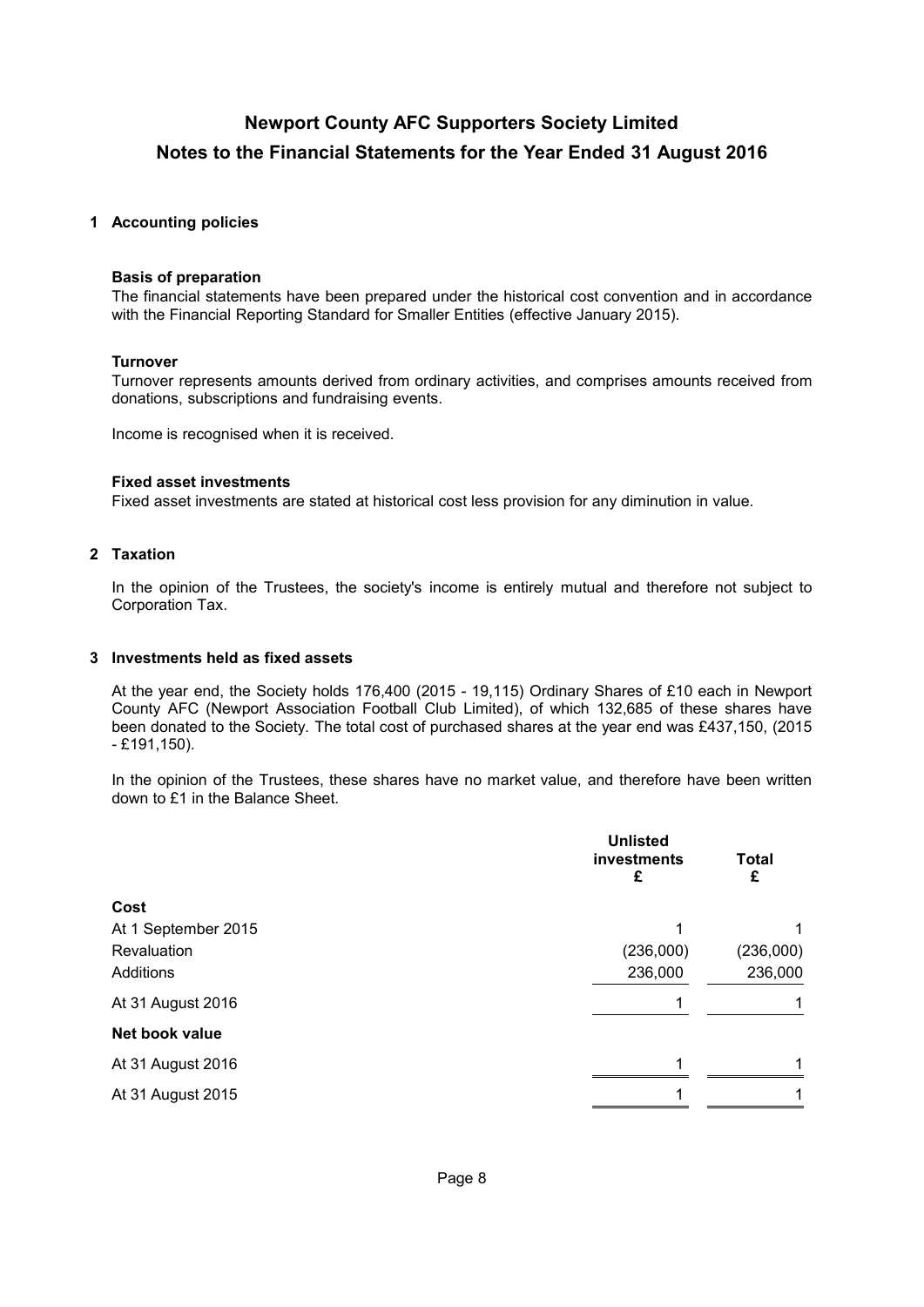### **Newport County AFC Supporters Society Limited Notes to the Financial Statements for the Year Ended 31 August 2016** *......... continued*

#### **4 Creditors: Amounts falling due within one year**

|                 | 2016<br>c | 2015<br>c |
|-----------------|-----------|-----------|
| Other creditors | 599       | 600       |

#### **5 Share capital**

Each Full Member of the Society holds one Ordinary Share of £1 each which is non transferable. Should an individual cease to be a Full Member, the share is cancelled.

At 31 August 2016, the Society had 1,203 Full Members, (31 August 2015 - 1,108 Full Members).

#### **6 Reserves**

|                     | <b>Profit and</b><br><b>loss</b><br>account<br>£ | <b>Total</b><br>£ |  |
|---------------------|--------------------------------------------------|-------------------|--|
| At 1 September 2015 | 33,953                                           | 33,953            |  |
| Loss for the year   | (8, 812)                                         | (8, 812)          |  |
| At 31 August 2016   | 25,141                                           | 25,141            |  |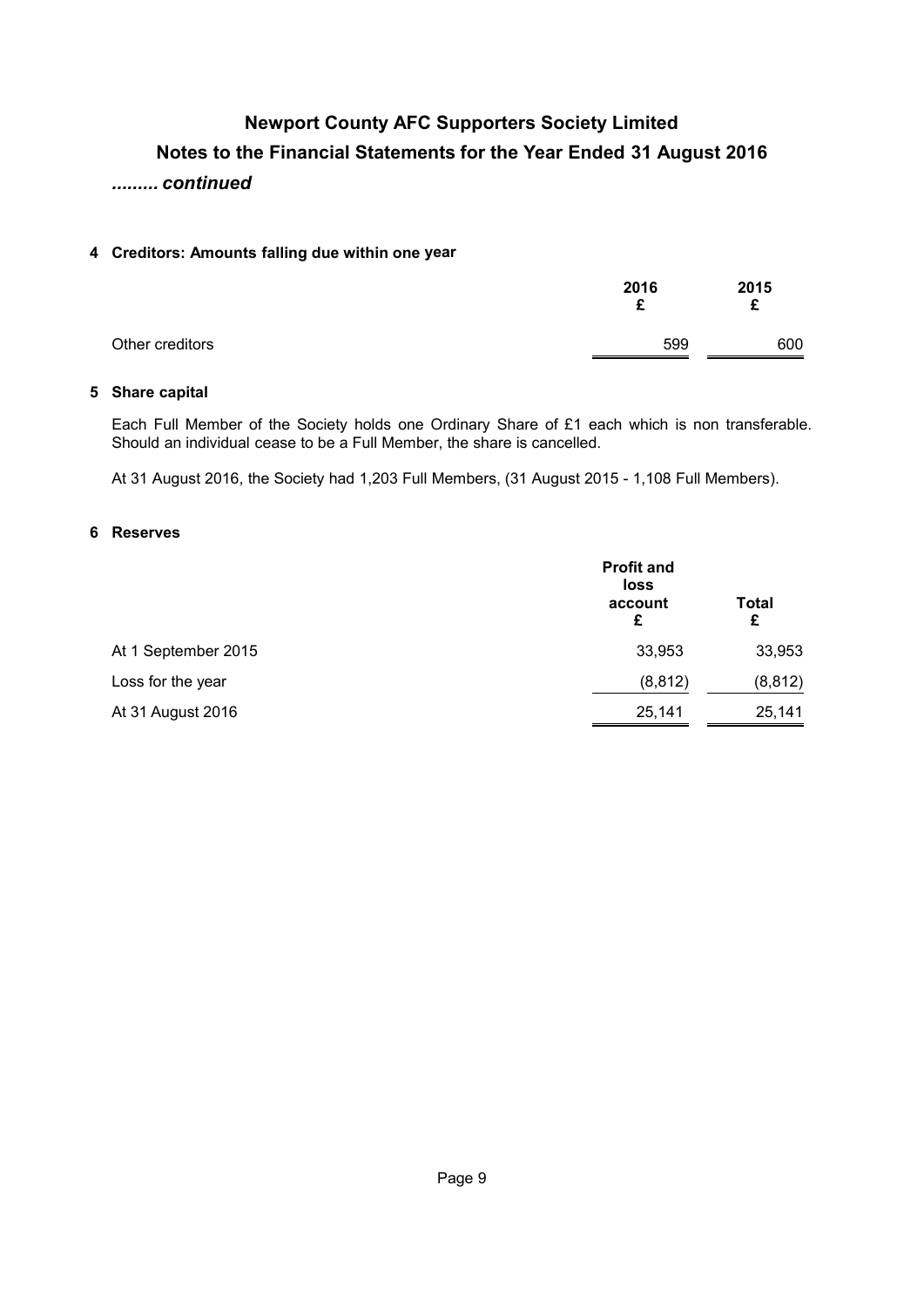### **Newport County AFC Supporters Society Limited Notes to the Financial Statements for the Year Ended 31 August 2016**

#### *......... continued*

#### **7 Related party transactions**

During the year the company made the following related party transactions:

#### **Newport AFC Limited (Newport County AFC)**

Investment (see note 3)

During the year, the Society made donations to Newport County AFC, totalling £1,100 (2015 - £1,000), to help the Club meet the costs of specific items of expenditure. The Society and its members also provided loans to Newport County AFC totalling £236,000 which will be converted to share capital by Newport County AFC. In line with the accounting policy of the Society, this amount has been treated as purchased share capital with the value of the shares written off. At the balance sheet date the amount due to Newport AFC Limited (Newport County AFC) was £nil (2015 - £nil).

#### **8 Control**

The company is controlled by no one ultimate controlling party. Day to day operating decisions are made by the Trustees.

#### **9 APB Ethical Standards relevant circumstances**

HSJ Accountants Ltd, a business connected with HSJ Audit Limitied, prepares the society's statutory financial statements, from the books of account of the society.